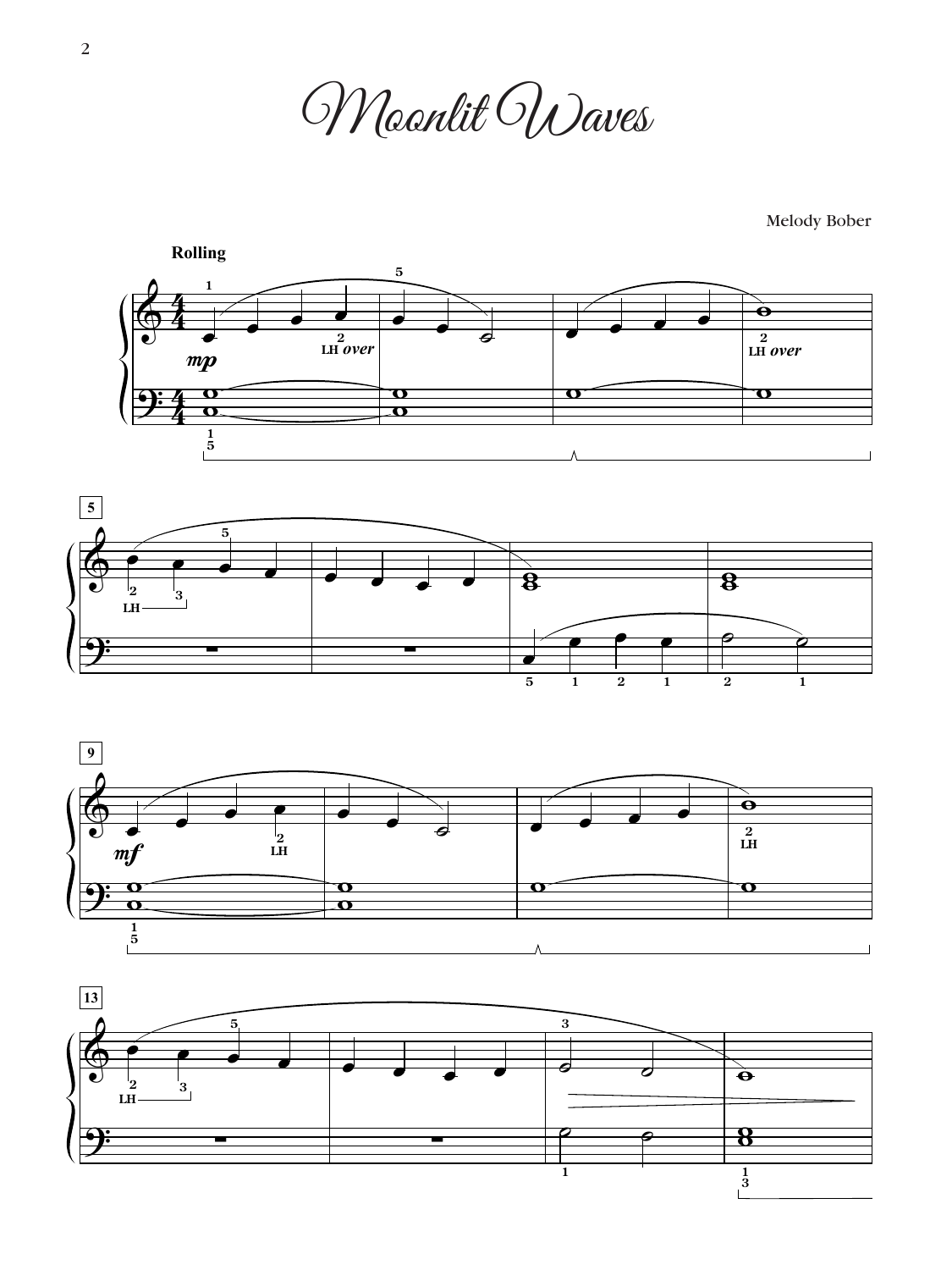Lights on Broadway

Martha Mier



**OPTIONAL DUET ACCOMPANIMENT** (Student plays one octave higher.)

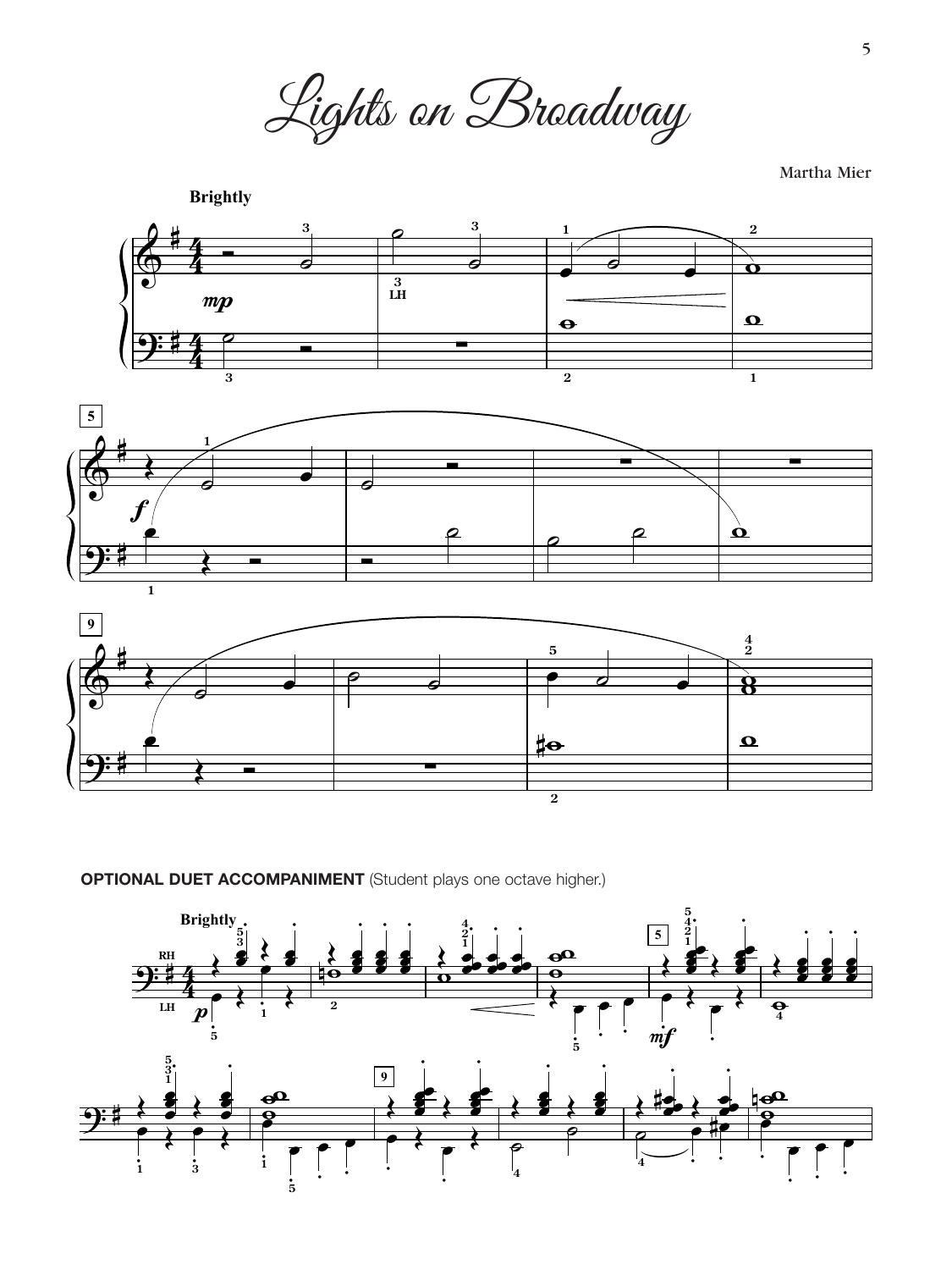

Millie Eben